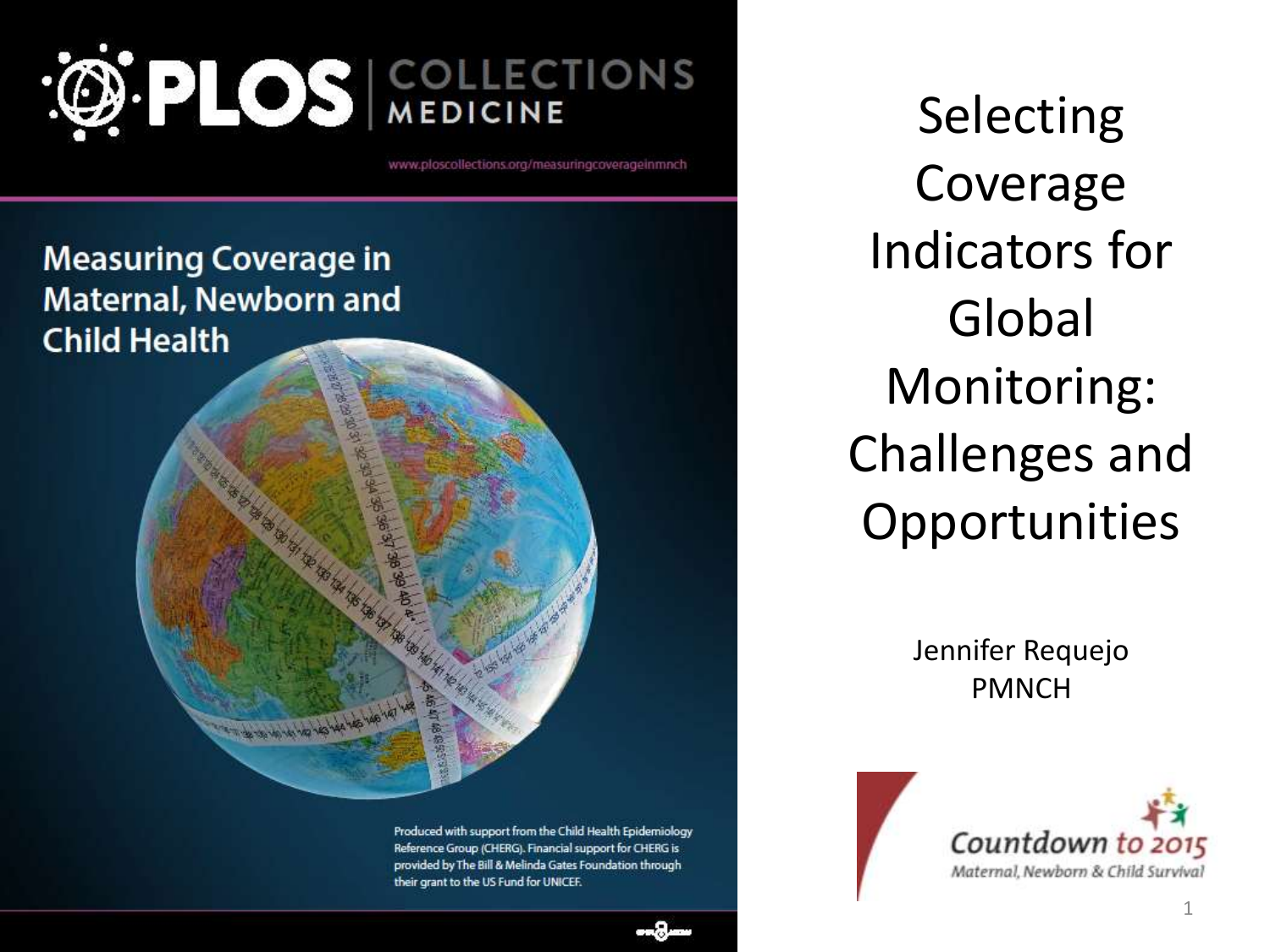

- **Why coverage matters**
- **Steps in global monitoring of coverage**
- **Selecting sets of coverage indicators** 
	- Countdown to 2015
	- Commission on Accountability for Women's and Children's Health
- **Recommendations**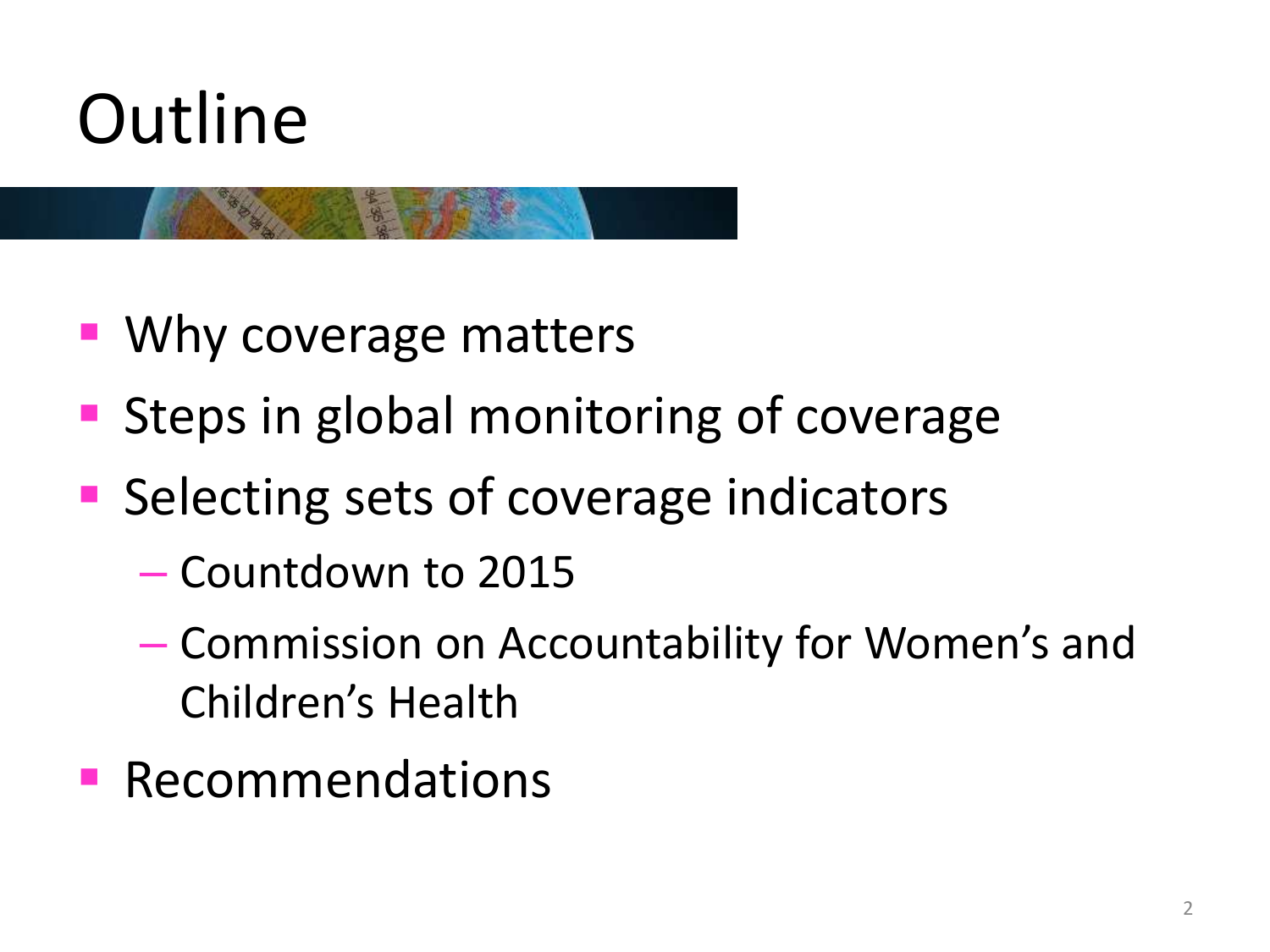# What is global monitoring of coverage?

- **The collection and analysis of a limited set of** quantitative indicators
	- ▶ To assess progress in RMNCH within and across countries
	- $\triangleright$  To set priorities and to determine where to allocate resources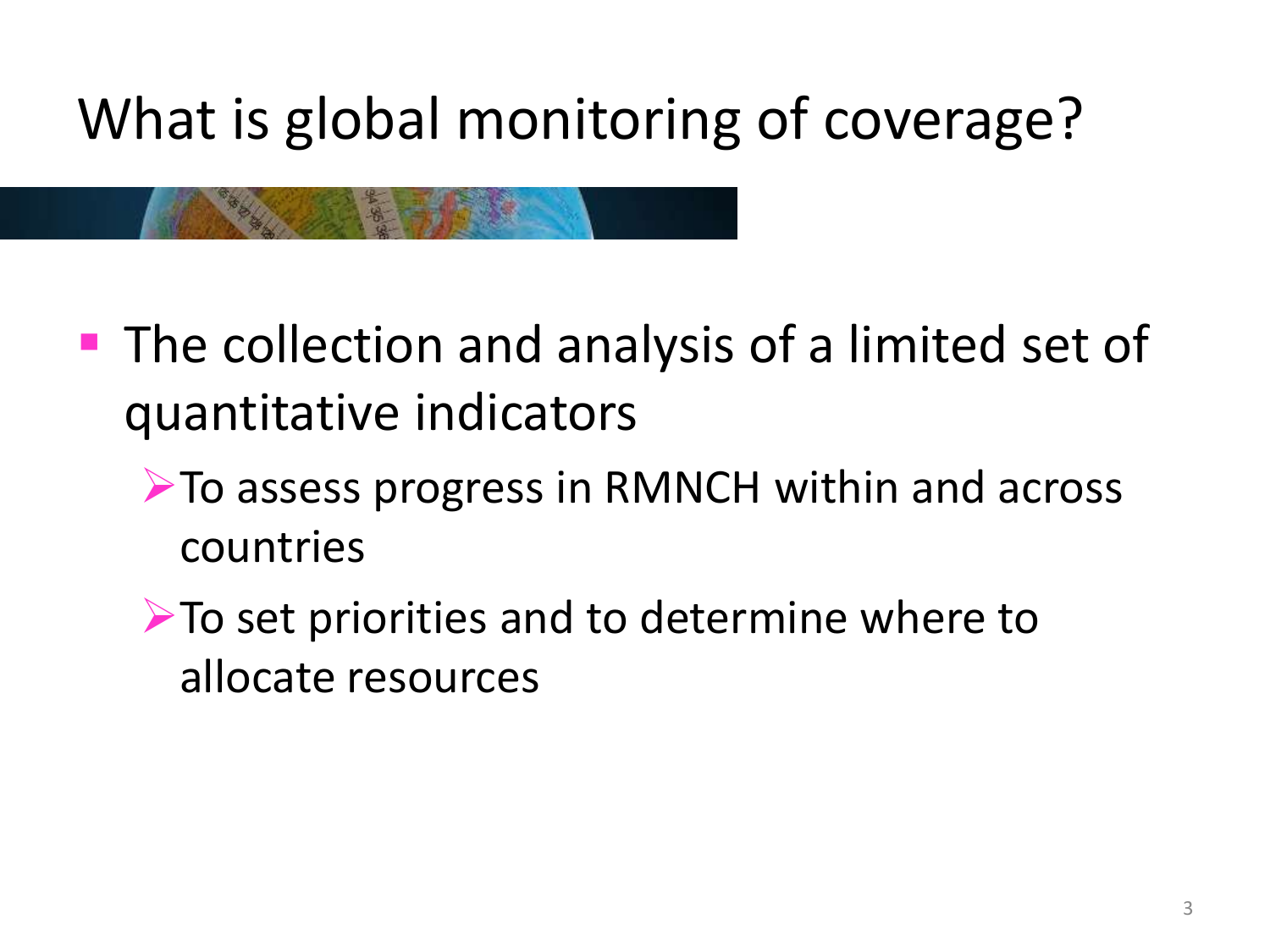Why is coverage central to global monitoring?

- Responds rapidly to program and policy interventions; usually more rapidly than impact measures
- **Provides information needed to improve existing** programs and policies and develop new ones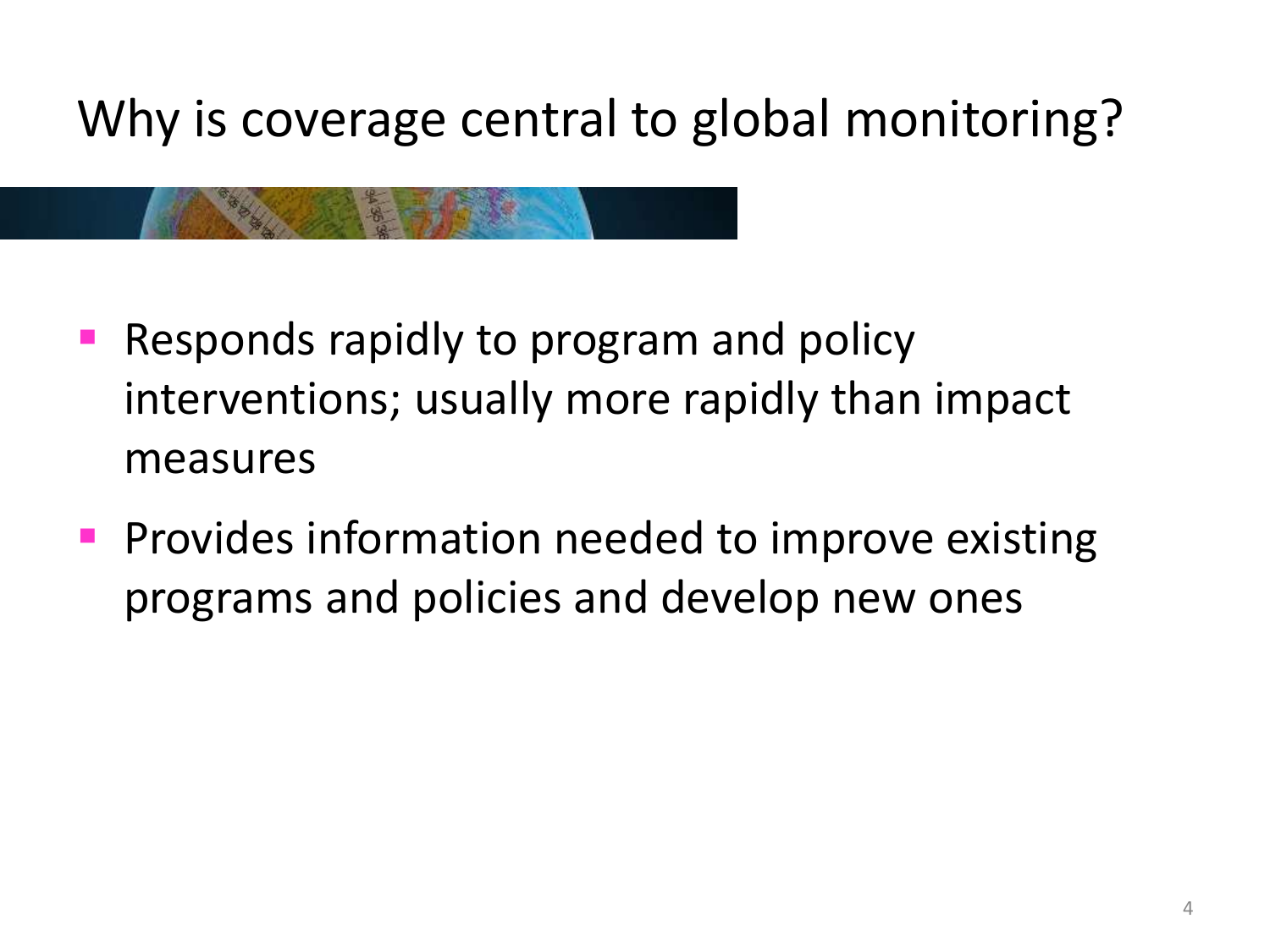# Steps in global monitoring for coverage



### **Quality matters at every step!**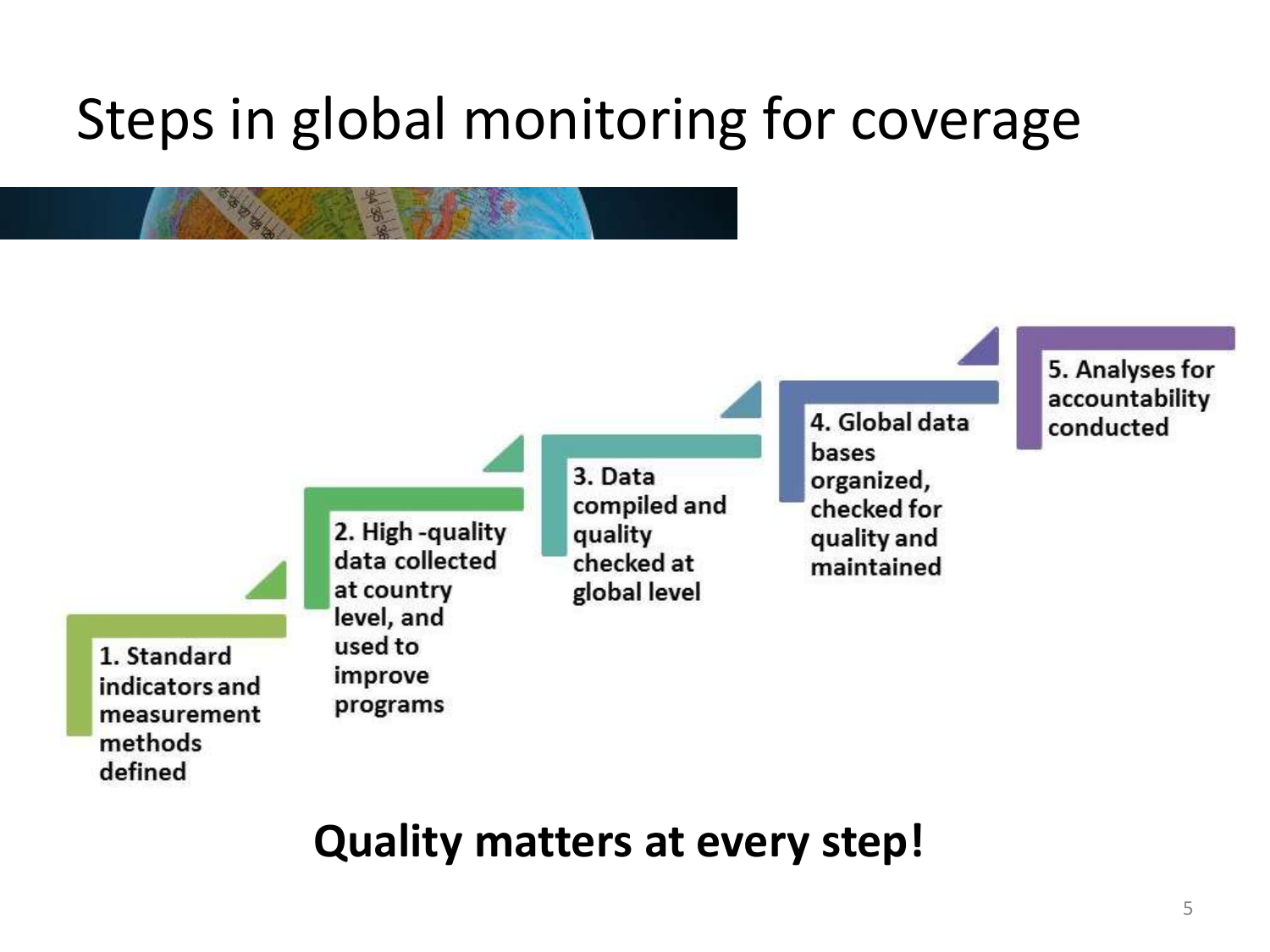# Countdown and the Commission: Working on accountability analyses

5. Analyses for accountability conducted

|                  | Countdown                                                                                                | <b>Commission</b>                                                                                      |
|------------------|----------------------------------------------------------------------------------------------------------|--------------------------------------------------------------------------------------------------------|
| Aim              | $\Rightarrow$ Stimulate country progress<br>toward MDGs 4 & 5<br>$\Rightarrow$ Focus on coverage         | $\Rightarrow$ Improve accountability for<br>women's and children's<br>health                           |
| Organization     | $\Rightarrow$ Many partners with<br>Secretariat<br>$\Rightarrow$ 2005 $\rightarrow$ ???                  | $\Rightarrow$ Selected Commissioners<br>with time-limited role<br>$\Rightarrow$ iERG oversight to 2015 |
| <b>Countries</b> | 75 countries with >95% of maternal and child deaths                                                      |                                                                                                        |
| <b>Products</b>  | $\Rightarrow$ Periodic reports and<br>country profiles, advocacy<br>materials, peer-reviewed<br>articles | $\Rightarrow$ Annual reports to 2015                                                                   |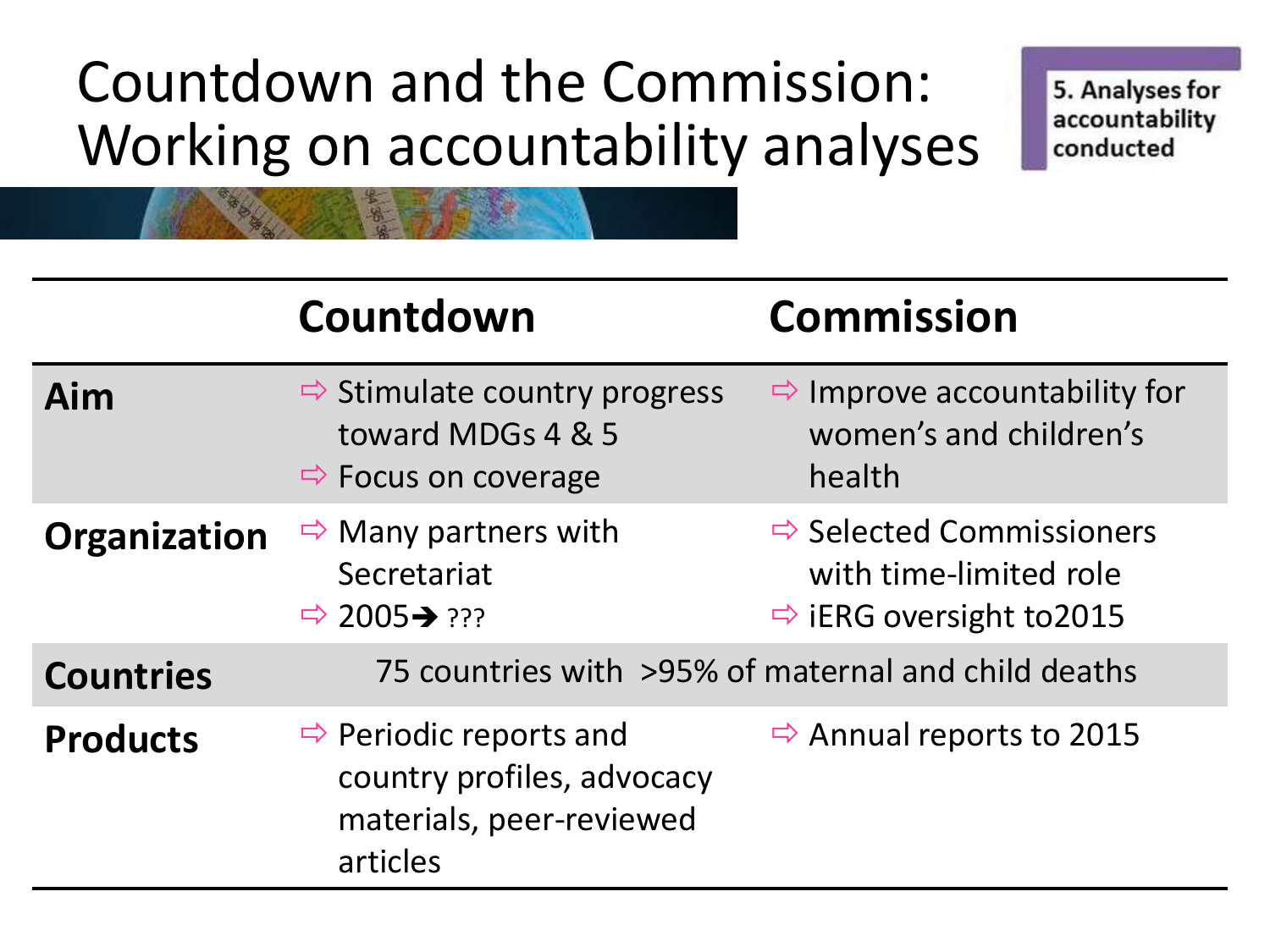## Countdown: Steps

- 1. Inclusive technical review process each cycle, with criteria including:
	- Evidence of effectiveness in reducing MNC mortality
	- Feasibility to deliver at scale in LMICs
- 2. Abstract data from UNICEF global databases, adding additional quality review
- 3. Develop profiles with selected indicators
- 4. Prepare reports and analyses to promote accountability and action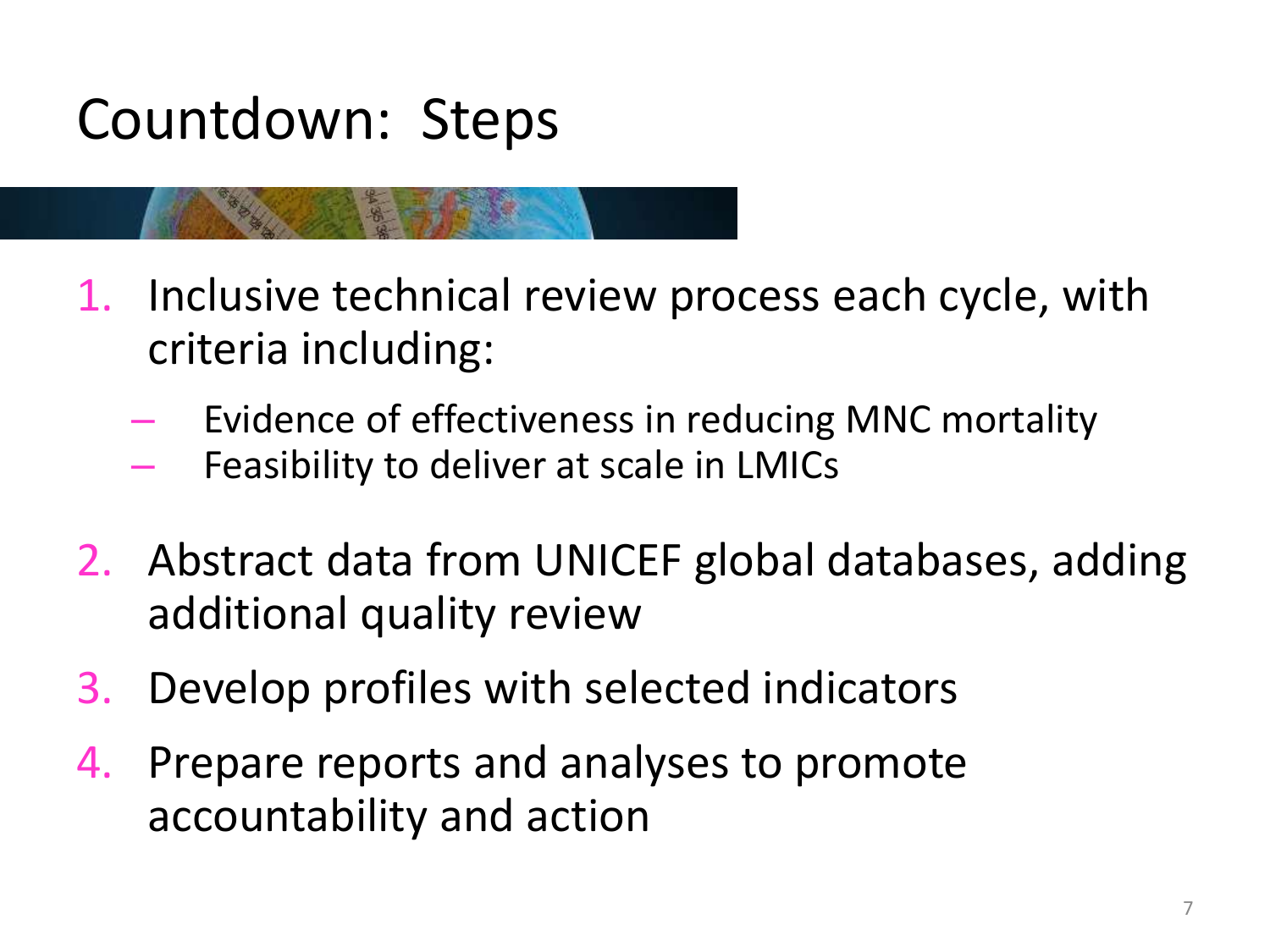# Countdown 20+ coverage indicators selected to reflect the continuum of care for RMNCH

Median national coverage of selected Countdown interventions, most recent year since 2006 (%)

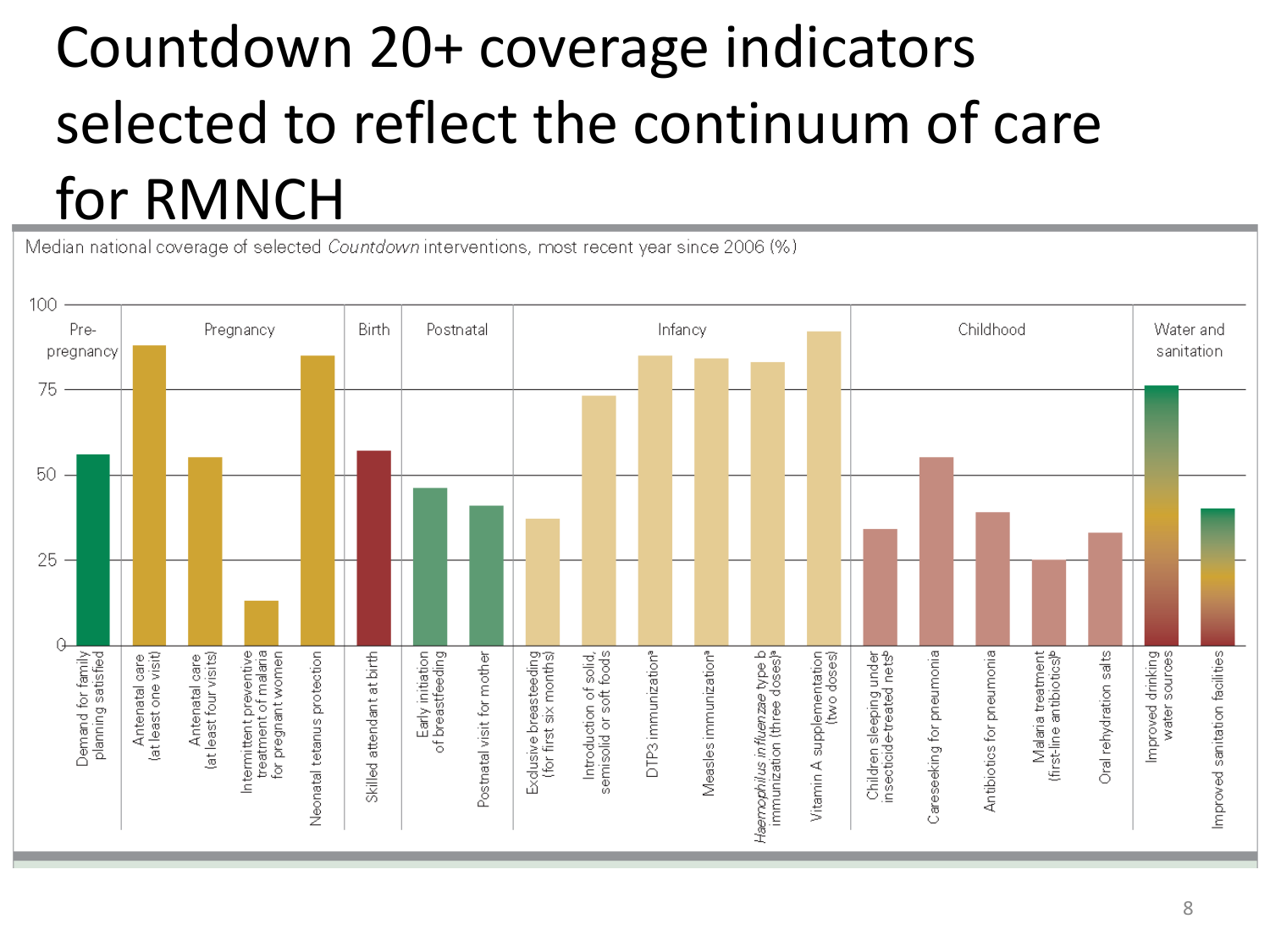## Commission: Steps

- 1. Working Group on Accountability for Results:
	- Reviewed MDG and Countdown indicators
	- Prepared a background report recommending 11 indicators (3 impact, 8 coverage)
- 2. Commission report with 10 recommendations:
	- All 11 indicators considered "core"
	- Established the iERG to track progress in implementation of the recommendations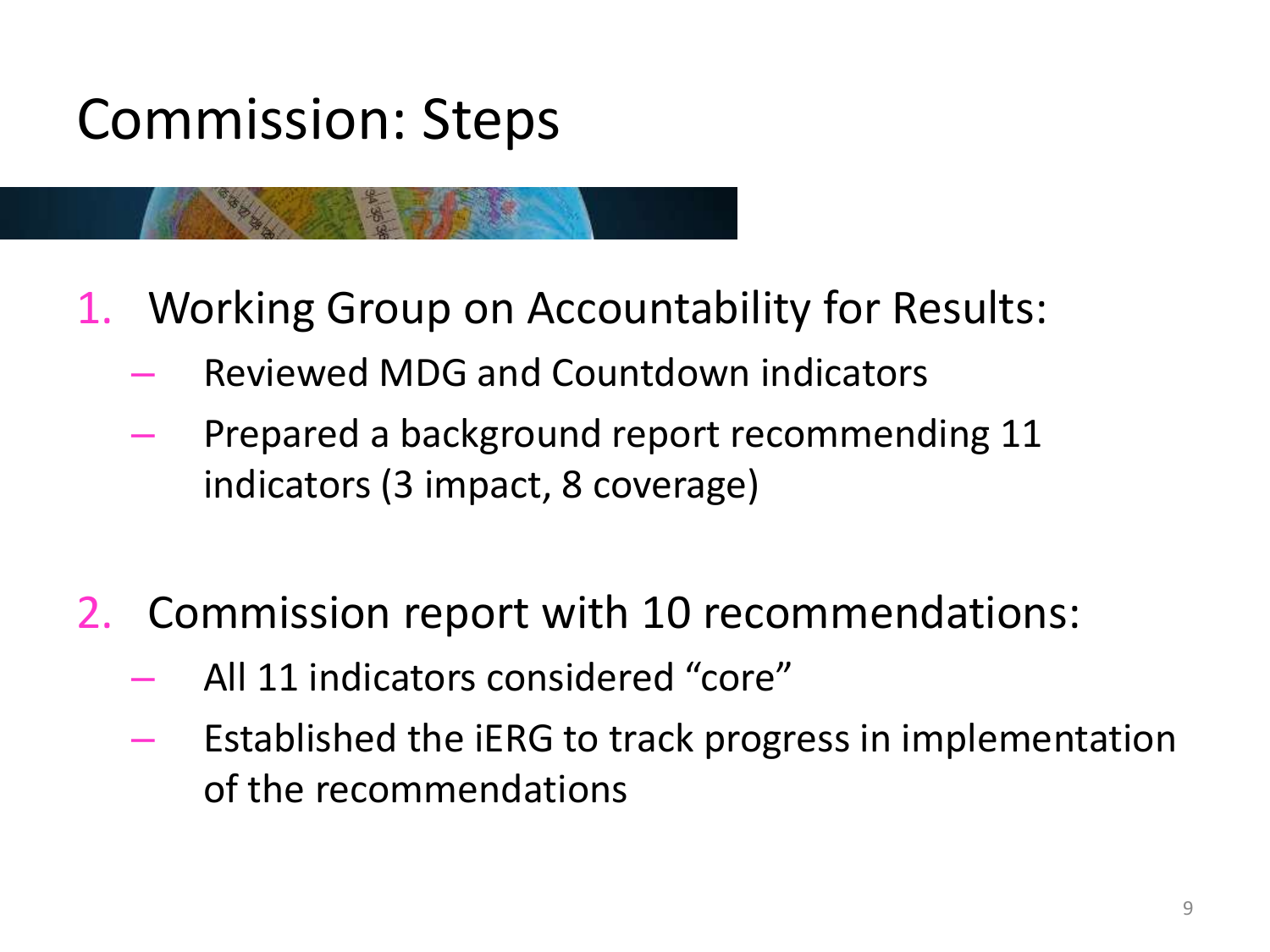Commission coverage indicators also selected with eye to continuum of care

■ Of the 8 Commission coverage indicators,

### – *4 are identical to Countdown*

- Demand for family planning satisfied
- Skilled attendant at birth
- DTP3
- Exclusive breastfeeding

### – *4 combine or modify Countdown indicators*

- Antenatal care
- PMTCT
- ARVs for HIV+ pregnant women
- Postnatal care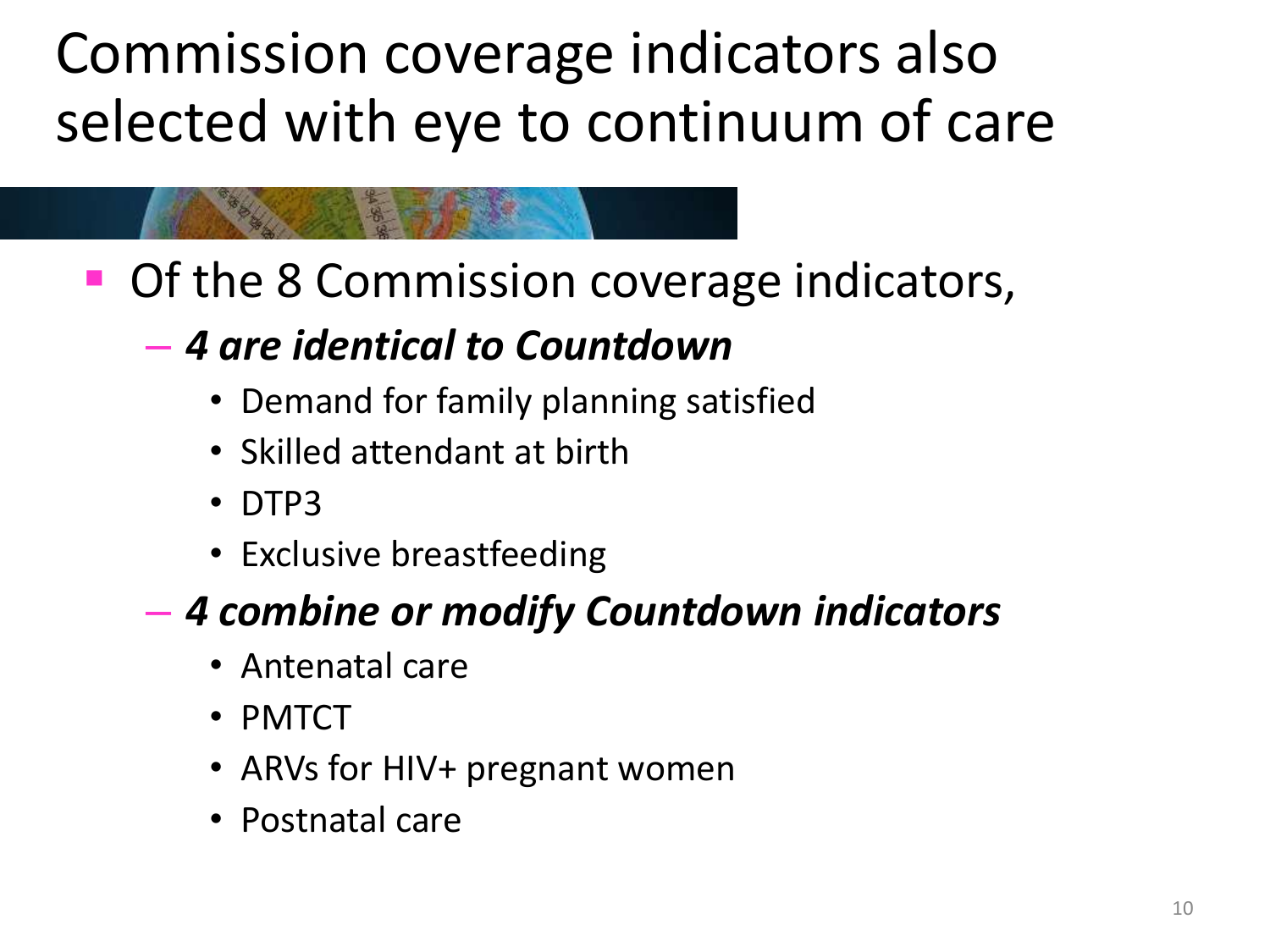# Tensions and the need for compromise!

1. Comprehensive information *versus* small set of indicators to keep the effort focused and reporting burden minimized

### *Example:*

*Countdown* re-evaluates indicator set each cycle

- *Responsive to new evidence*
- *Potential loss of focus/lack of clear messaging*

### *Commission* insists on keeping indicator set small l

- *Focused effort*
- *Critical gaps (i.e., malaria and diarrhea missing)*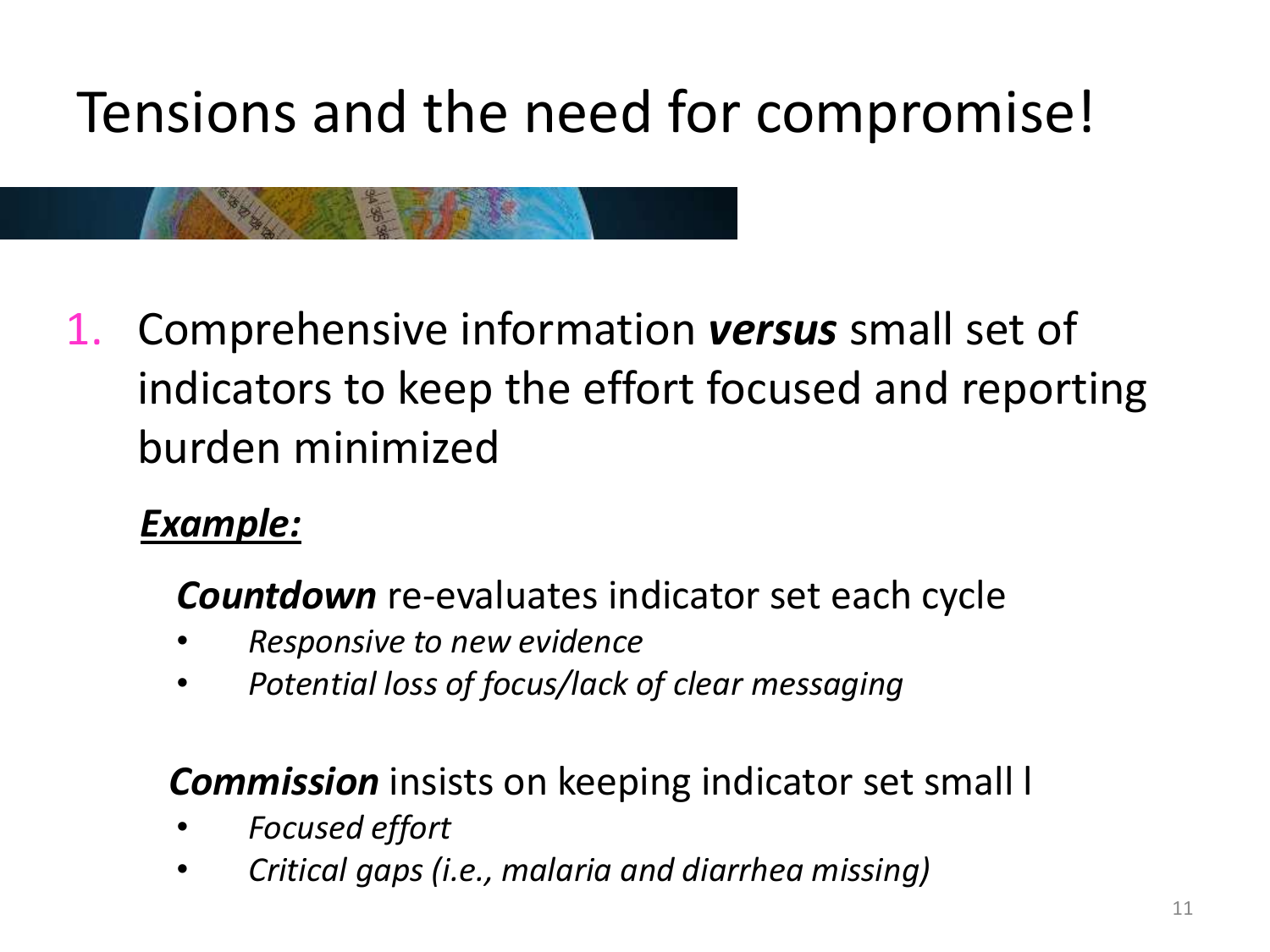## Tensions, cont'd

2. What we know is important *versus* what can be measured reasonably well

#### *Examples:*

Antibiotic tx for pneumonia

- *Commission indictor = antibiotic tx for pneumonia*
- *Countdown also tracks careseeking*

#### Antenatal care

• *Commission indicator "four or more visits from a skilled provider"…More programmatically useful….but data not currently available in the 75 countries*

<sup>2</sup>

*Options: Collect a set of related indicators, or provide adequate documentation on how to interpret a less than ideal indicator*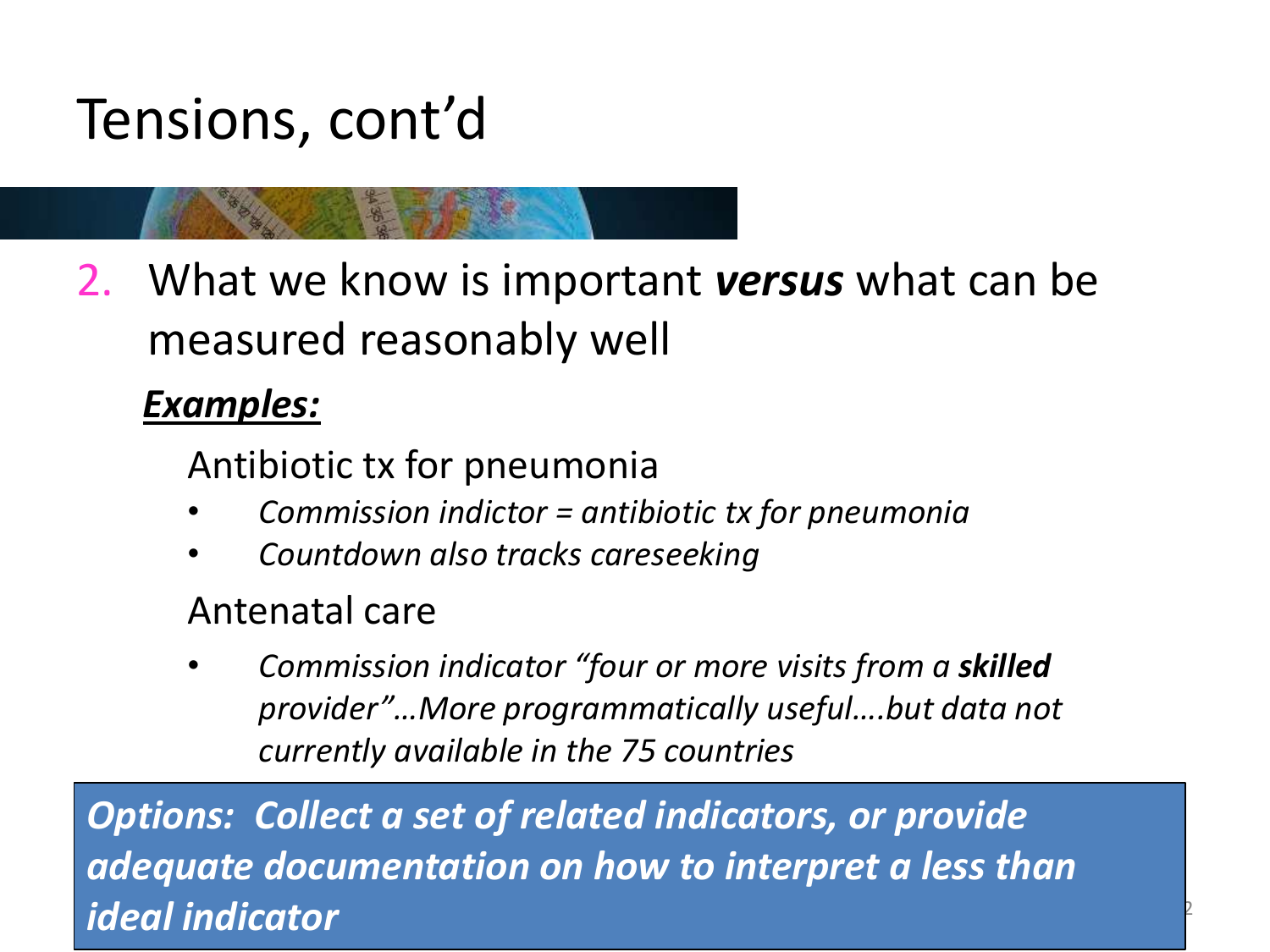## Tensions, cont'd

3. Tracking coverage for interventions that address the highest disease burden *versus* those that are relevant to as many countries as possible

#### *Example:*

Malaria and HIV

- *Countdown tracks preventive and treatment indicators for malaria, and PMTCT and ARVs for HIV+ preg women*
- *Commission only reports on PMTCT and ARVs for HIV+ preg women*

#### *Indicators are not selected only on the basis of technical merits*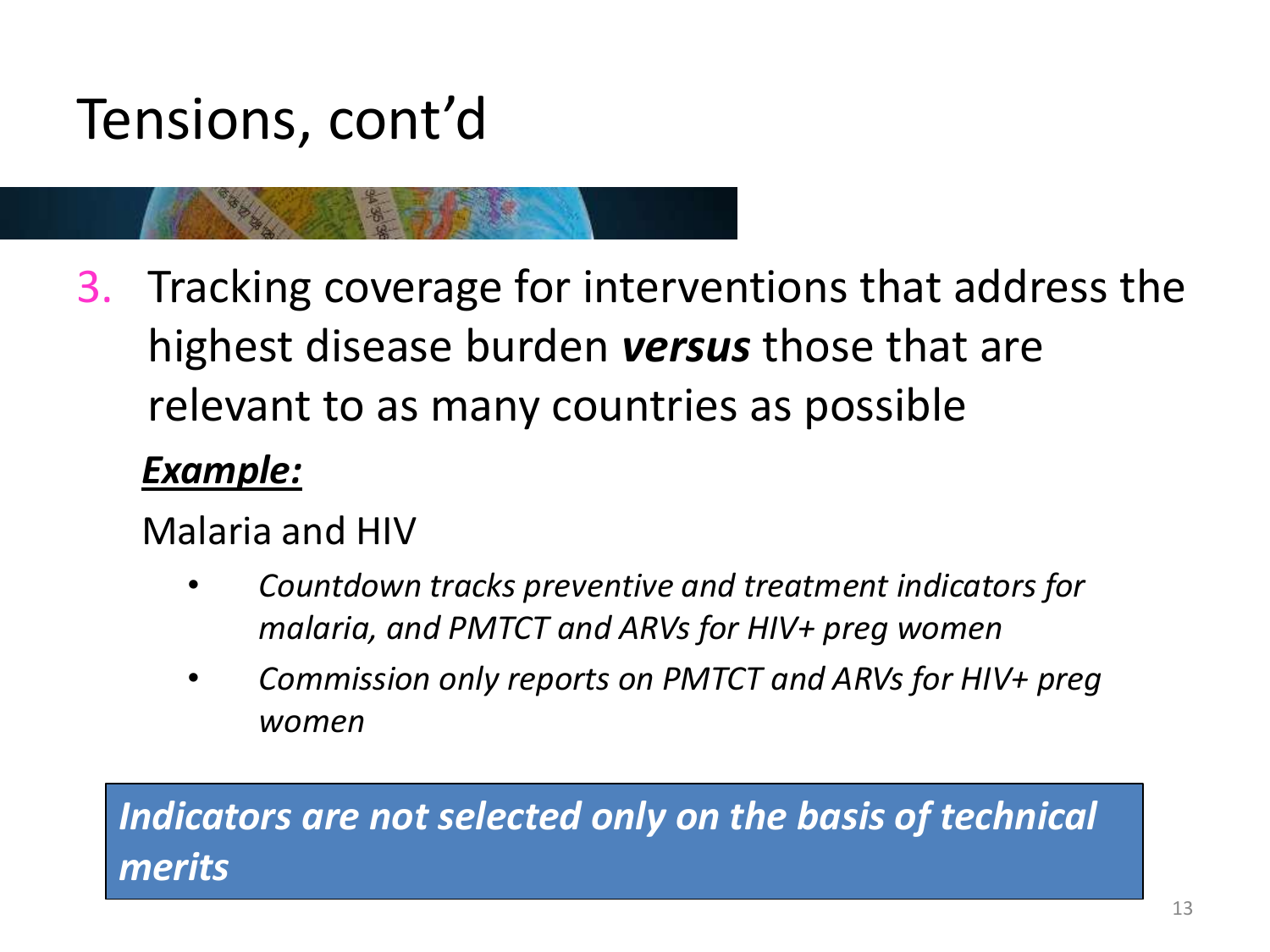### Tensions, cont'd

4. Timely data to guide decision making *versus* the cost and resources required to conduct frequent surveys.

### *Examples:*

Both Countdown and iERG reports highlight data gaps and stress the importance of regular data collection.

Making noise about the lack of data on PNC for baby has resulted in increased data collection efforts

*The time-frame for detecting change in indicators must be considered when deciding about increasing frequency of data collection efforts*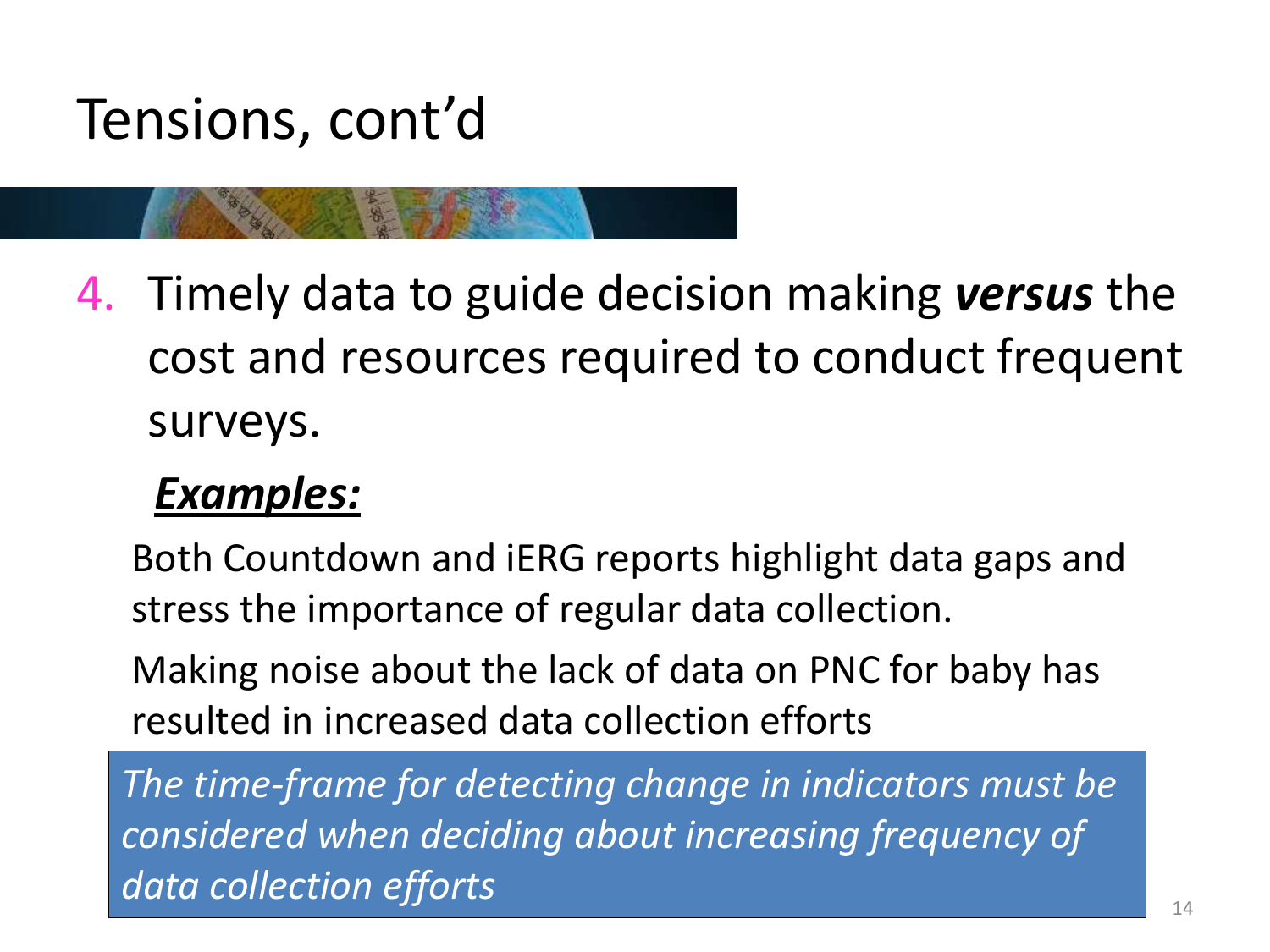# Recommendations

- 1. Indicator selection processes should be guided by:
	- The technical merits of individual indicators , *plus*
	- The underlying aspirational goal
- 2. Indicators must be interpreted within a broader context
- 3. The selection process should be rigorous, transparent and involve all key stakeholders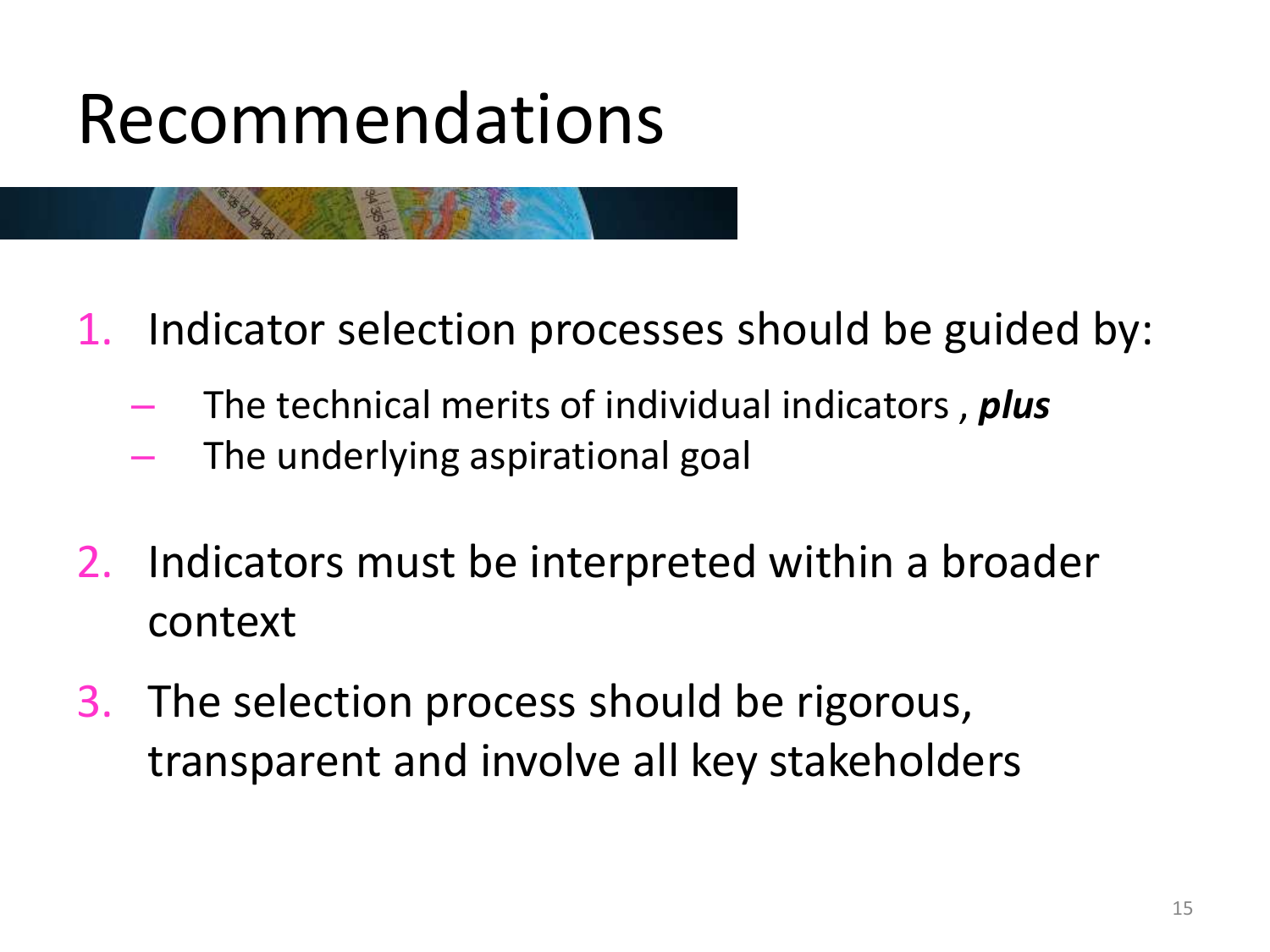# Recommendations

- 4. Strengthen/systematize/increase transparency of the processes used to select sets of indicators for global monitoring
	- Assess data availability
	- Determine feasibility of valid measurement
	- Consider program relevance and broader agenda setting function of full set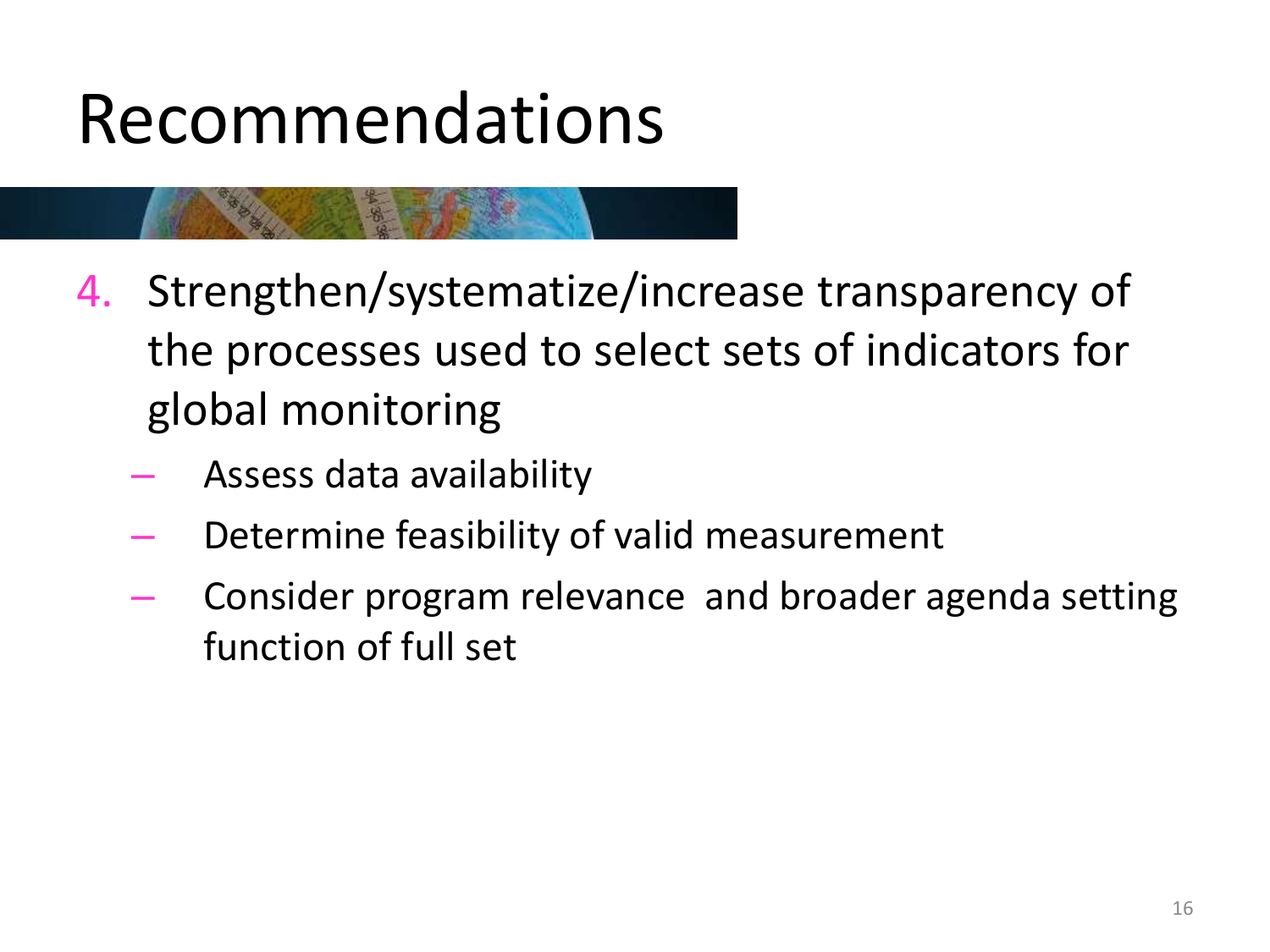# Closing thoughts

**Effective global monitoring** of coverage requires *all five steps*, with *attention to quality* at each step

卧



 Capacity must be strengthened at country level to measure, report on, and use coverage data for action